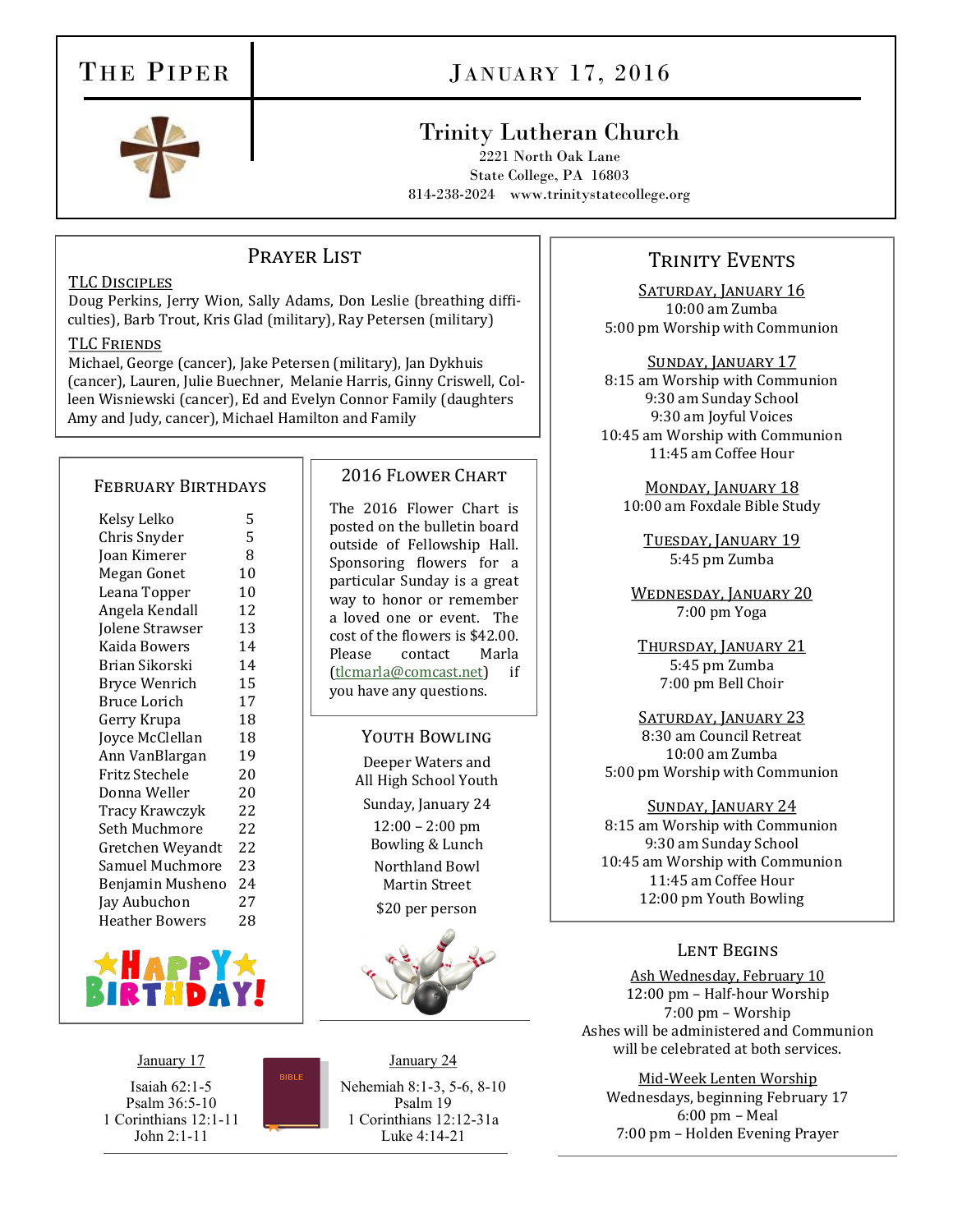# Martin Luther King Jr. Birthday Concert

Excerpts from the writings of Dr. King Music by African-American composers, **Spirituals and Gospel** Sung by the Brush Valley Community Choir and St. Peters' Church Choir, Rebersburg Christ UCC, 113 Madisonburg Pike, Madisonburg, PA



TRINITY LUTHERAN CHURCH 2221 North Oak Lane State College, PA 16803 814-238-2024 TrinityStateCollege.org

**STAFF** Pastor Ronald C. Miller, Jr. tlcrevron@comcast.net

Marla Moberg Office Administrator tlcmarla@comcast.net

> James Rearick **Organist**

Barbara Roberts Pianist, Bell Choir barbroberts1960@gmail.com

> Donna Weller Joyful Voices

Brian Woodland **Custodian** 

# From Bishop Ryne...

#### Dear Friends,

For the last 25 years the Allegheny Synod has participated in annual Ecumenical Prayer Services with the Altoona/ Johnstown Diocese of the Roman Catholic Church, and the American Carpatho Russian Orthodox Church. We also regularly get participation from our Presbyterian, Methodists, Bretheren, and Episcopal sisters and brothers in Christ. These are opportunities for us to come together with sisters and brothers from across the different Christian traditions here in central PA, and to build bridges of friendship and fellowship.

I would like to invite you who are rostered leaders, congregational leaders, and congregation members to please join us for at least one of this year's services with our sisters and brothers in Christ.

There are two services this year:

Sunday January 31, at 2:00 pm Grace Lutheran Church State College, PA

Sunday February 28, at 2:00 pm Christ our Savior Orthodox Cathedral Johnstown, PA

Rostered Leaders are invited to vest and process at both of these services. There will be a reception and fellowship hour following both of these services. Please strongly consider joining us and representing our Synod.

We look forward to seeing you either in State College, or in Johnstown.

May God continue to bless you. Thank you for your ministry to God's people.

In Christ

+Bishop Michael Rhyne

TRINITY COUNCIL - JULY 2013—JUNE 2016 EXECUTIVE TEAM

Christina Pillot, President (cpillot@yahoo.com) John Waters, Vice President (jrw8@psu.edu) Judy Lankes, Secretary (jwalks@aol.com)

**ADMINISTRATIVE SUPPORT TEAM** 

Jim Cowan, Budget/Finance (jmc4con@verizon.net) Bob Musheno, Building and Properties (RAMUSH160@yahoo.com) Peter Weyandt, Stewardship (peter@weyandt.com)

TLC MINISTRIES TEAM Lay Ministry, Worship and Music, Christian Ed., Fellowship, Youth Bill Campbell (wjc1@psu.edu) Jeff Gonet (jmg39@psu.edu) Tracey Turner (tep12@scasd.org)

OUTREACH/SOCIAL MINISTRIES TEAM Social Ministry, Evangelism, Tea 'n Trinity, Yard Sale, Interfaith Mission Megan Orient (meganorient@gmail.com) Lynn Garrison (lynndelou@gmail.com) Scott Sheaffer (sheaffer@mac.com)

OTHER TEAM/AREA LEADERS Bruce Miller, Treasurer (bgm3@psu.edu) Duane Moberg, Financial Secretary (dam4@psu.edu)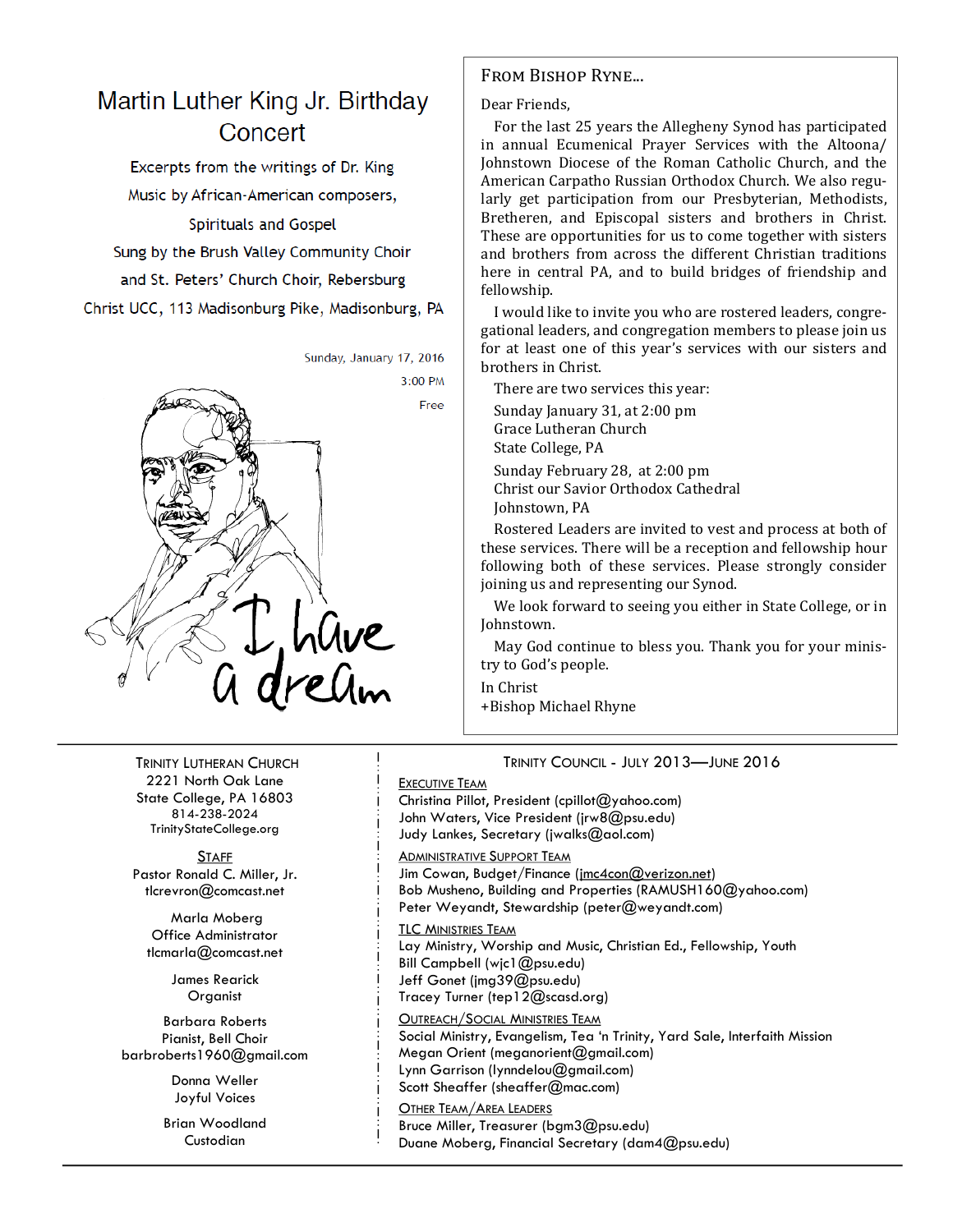# Newcomer Class

Saturday, February 27, 2016 9:00 am – 12:00 pm

Faith Room

Open to all who are interested in joining Trinity

Contact Pastor Ron to register [\(tlcrevron@comcast.net](mailto:tlcrevron@comcast.net) or 238-2024)

TLC Financial Information July 1, 2015 – December 31, 2015

> Income \$ 138,966.08 Expenses \$ 134,572.22 Difference \$ 4,393.86

These amounts represent operating income and expenses and do not include any interest, dividends or investment value changes.



# Wanted: 40 Choristers for Ecumenical Lenten Choir Concert of International Music on Wednesday, March 23

Do you enjoy singing? Intrigued by the idea of singing Advent, Christmas, and Epiphany music during Lent? If so, we invite you to participate in the Centre Region Ecumenical Choir as we prepare to present an international program of music on Wednesday, March 23, at 7 pm in the Sanctuary of Grace Lutheran Church at 205 S. Garner Street in downtown State College.

Directed by Laurel Sanders, the program Around the World in Word and Song: Christ Revealed in Music presents songs and carols from the Renaissance through modern times. It features music from Africa, the Americas, Europe, and Asia, woven together by the timeless plainchant singing of The Lord's Prayer. The event will also showcase an exhibit of crosses from around the world.

The highlight of the program is the exuberant Nigerian Christmas carol Betelehemu arranged by Wendell Whalum and sung in Yoruba with cowbells and percussion. Framing this powerful piece are *Come Now O Prince of Peace* (South Korea) by candlelight; Busarow's setting of On Jordan's Bank the Baptist's Cry (based on a German carol); Nystedt's This is My Beloved Son (Norway); Hosanna filio David (Spain); Jesus is a Rock in a Weary Land (America); If Ye Love Me, Keep My Commandments (England); and songs presented by a handbell choir, youth choir, and soloists.

Sign up now to reserve your place in the choir! Rehearsals will be held on Sunday afternoons at 2 pm in the Sanctuary of Grace Lutheran Church beginning February 21. Join approximately 40 singers in a diverse musical expressions of our shared faith. No auditions required; modest music reading skills are helpful. Contact Laurel Sanders at (814) 238-2478 or lsanders@glcpa.org for details. Join in the fun while expressing your faith in a new way. All singers are welcome!





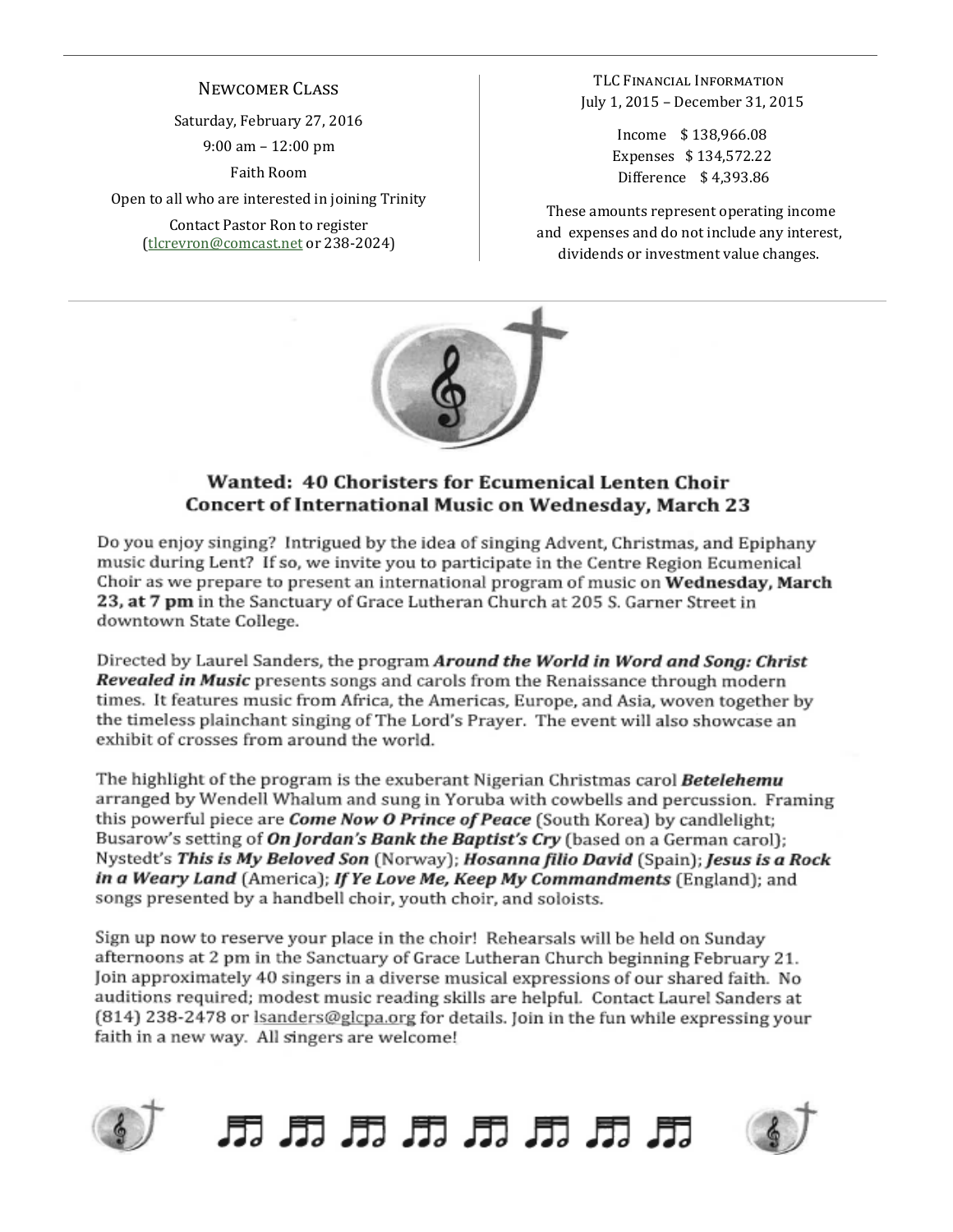

# **Park Forest Preschool**

www.parkforestpreschool.org

January 5, 2016

Dear Trinity Lutheran Church,

Another Holiday Season has passed, the tree is down and the decorations put away, but please know that the generosity and kindness of your gift this holiday season will be long felt by the children and families who received them.

Without your generous support we would not be as successful in helping the families in our program. Thank you for providing each child in our program with the gift of the fun art kits. Most of our holiday boxes and the basic necessities, so the fun items in the boxes are very exciting for the children. Knowing that people recognize and value the mission and work we do here at Park Forest Preschool is a blessing in our lives and the lives of the children and families we serve. Thank you for your continued support of our children, families, and staff.

Our goal is to continue to provide FREE quality early childhood education, a warm and nurturing environment where everyone feels loved and accepted; a place where everyone can grow socially, emotionally, physically and academically. We certainly would not be here without continued support from our community and from organizations such as yours. Thank you for your dedication to this mission.

Please feel free to stop by the school and see all the wonderful things happening here at Park Forest Preschool.

Kindly, Bridges Deit

**Barbara Geist** Director